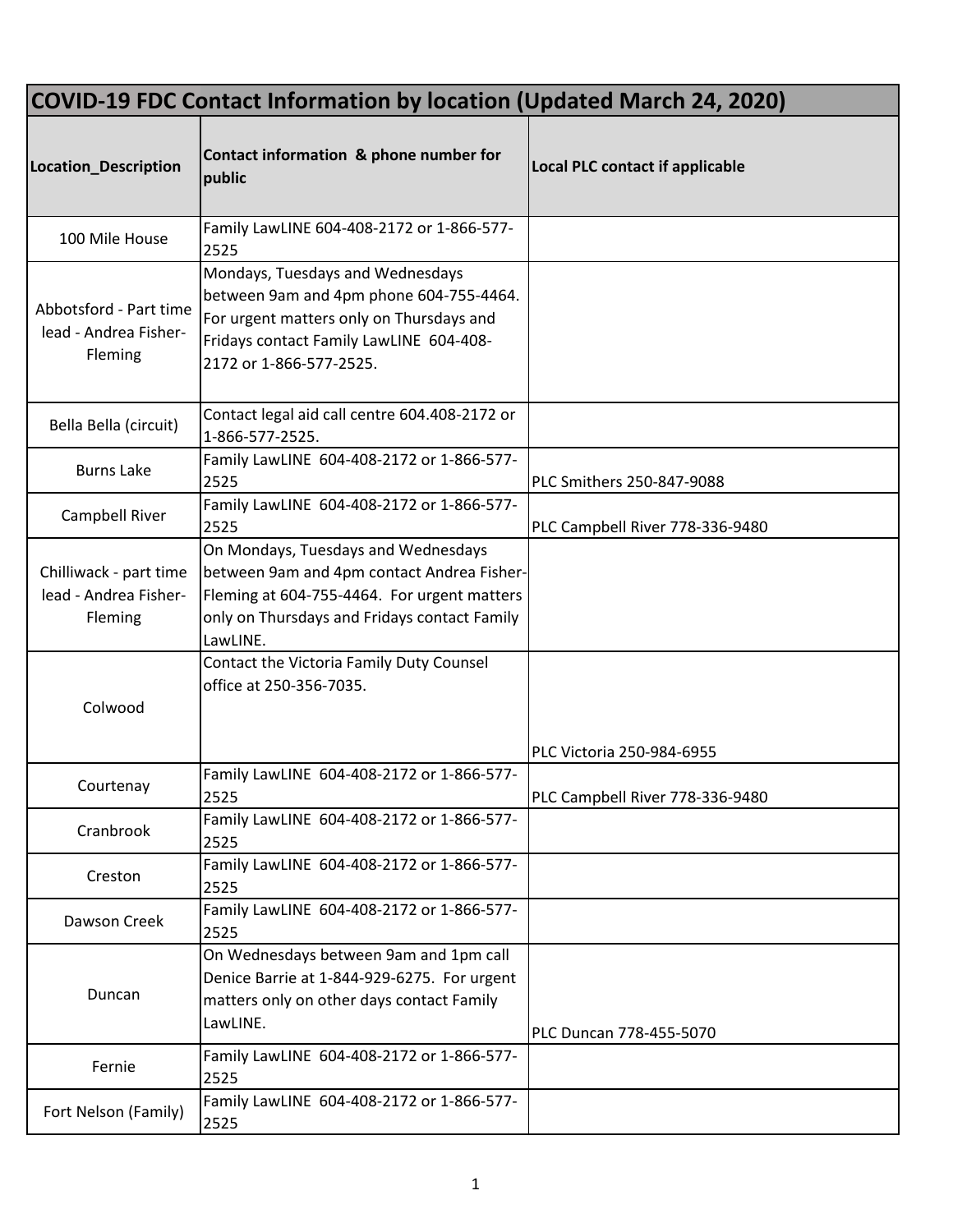| <b>COVID-19 FDC Contact Information by location (Updated March 24, 2020)</b>         |                                                                                                                                                                                     |                                        |  |
|--------------------------------------------------------------------------------------|-------------------------------------------------------------------------------------------------------------------------------------------------------------------------------------|----------------------------------------|--|
| Location_Description                                                                 | Contact information & phone number for<br>public                                                                                                                                    | <b>Local PLC contact if applicable</b> |  |
| Fort St. James                                                                       | Family LawLINE 604-408-2172 or 1-866-577-<br>2525                                                                                                                                   | PLC Prince George 250-277-0100         |  |
| Fort St. John                                                                        | Family LawLINE 604-408-2172 or 1-866-577-<br>2525                                                                                                                                   |                                        |  |
| Golden                                                                               | Family LawLINE 604-408-2172 or 1-866-577-<br>2525                                                                                                                                   |                                        |  |
| Haida Gwaii Circuit<br>(Family)                                                      | Family LawLINE 604-408-2172 or 1-866-577-<br>2525                                                                                                                                   |                                        |  |
| Hazelton                                                                             | On Thursdays between 9am and 1pm call<br>Linda Locke at 250-842-8903. on other days<br>contact Family LawLINE.                                                                      | PLC Smithers 250-847-9088              |  |
| Invermere                                                                            | Family LawLINE 604-408-2172 or 1-866-577-<br>2525                                                                                                                                   |                                        |  |
| Kamloops - Lead (Part-<br>time) - Kathy Kendall -<br>Monday Tuesday and<br>Wednesday | On Mondays, Tuesdays and Wednesdays<br>between 9am and 4pm contact Kathy Kendall<br>at 250-377-1725. For urgent matters only on<br>Thursdays and Fridays contact Family<br>LawLINE. | PLC Kamloops 250-434-0663              |  |
| Kelowna - Lead (Full-<br>time) - Eric Watson -<br>5/days-week                        | Contact Eric Watson at 250-870-8952<br>between 9am and 4pm, Monday to Friday.                                                                                                       |                                        |  |
| Lillooet                                                                             | Family LawLINE 604-408-2172 or 1-866-577-<br>2525                                                                                                                                   |                                        |  |
| Merritt                                                                              | Family LawLINE 604-408-2172 or 1-866-577-<br>2525                                                                                                                                   | PLC Kamloops 250-434-0663              |  |
| Nanaimo-Lead (Part-<br>time) - Joe Simpson                                           | Call the Nanaimo Justice Access Centre at 250-<br>741-5447.                                                                                                                         |                                        |  |
| Nelson                                                                               | Family LawLINE 604-408-2172 or 1-866-577-<br>2525                                                                                                                                   |                                        |  |
| New Westminster -<br>Lead (full-time) Kevin<br>Dixon                                 | Call the Family Duty Counsel office at 604-775-<br>0628.                                                                                                                            |                                        |  |
| North Vancouver                                                                      | Call the Vancouver Family Duty Counsel office<br>at 604-660-1508.                                                                                                                   |                                        |  |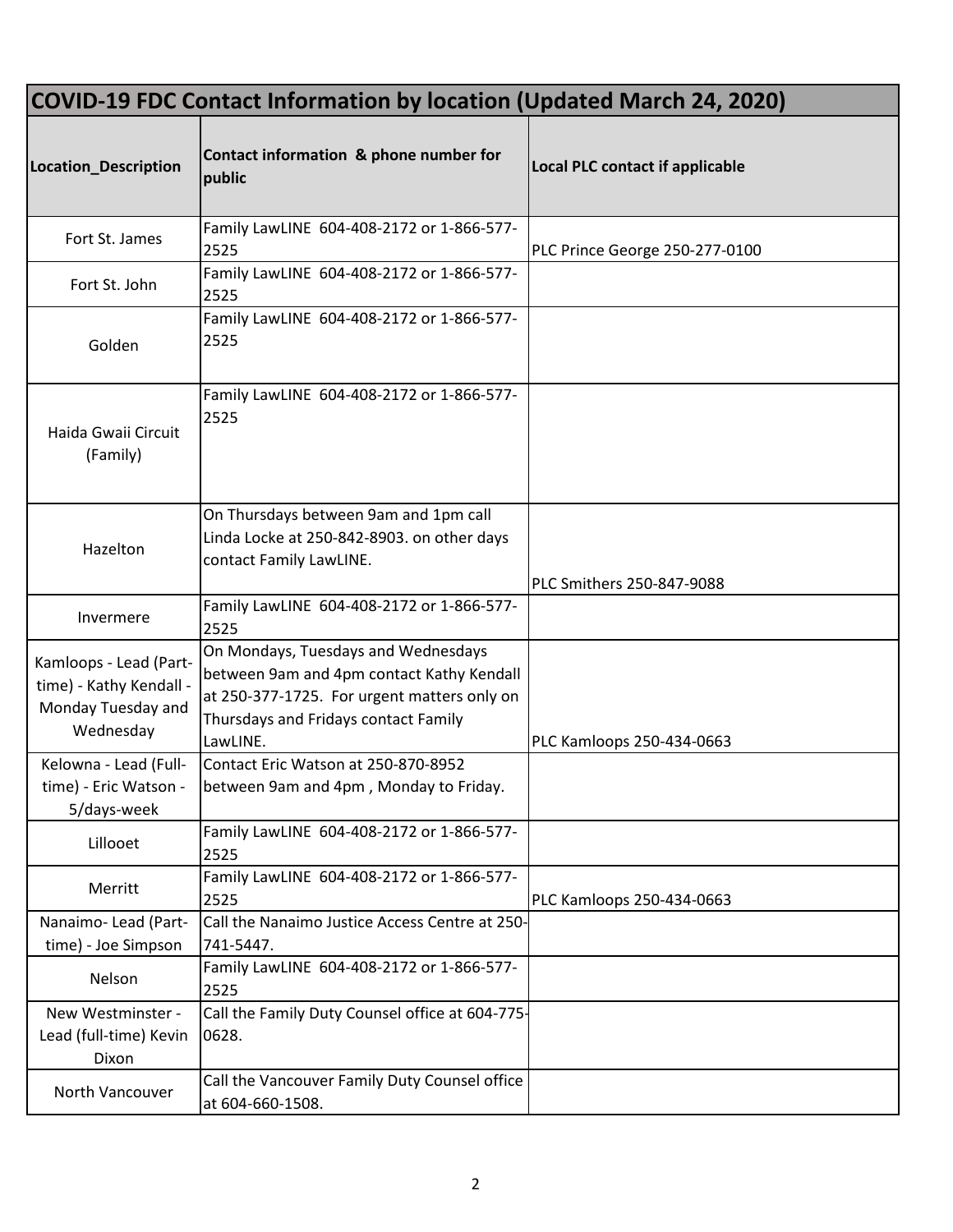| <b>COVID-19 FDC Contact Information by location (Updated March 24, 2020)</b> |                                                                                                                                                                                             |                                        |  |
|------------------------------------------------------------------------------|---------------------------------------------------------------------------------------------------------------------------------------------------------------------------------------------|----------------------------------------|--|
| Location_Description                                                         | Contact information & phone number for<br>public                                                                                                                                            | <b>Local PLC contact if applicable</b> |  |
| Penticton                                                                    | Call legal aid office at 250-493-7164 to apply<br>for legal aid or for urgent matters call Family<br>LawLINE 604-408-2172 or 1-866-577-2525                                                 |                                        |  |
| Port Alberni                                                                 | Call the Nanaimo Justice Access Centre at 250-<br>741-5447.                                                                                                                                 |                                        |  |
| Port Coquitlam - Lead<br>Donna Maser(part-<br>time) 3 days/wk                | On Tuesdays, Wednesdays and Thursdays call<br>604-603-5547. For urgent matters only on<br>Mondays or Fridays call the Family LawLINE<br>604-408-2172 or 1-866-577-2525                      |                                        |  |
| Port Hardy                                                                   | Family LawLINE 604-408-2172 or 1-866-577-<br>2525                                                                                                                                           | PLC Campbell River 778-336-9480        |  |
| <b>Powell River</b>                                                          | Family LawLINE 604-408-2172 or 1-866-577-<br>2525                                                                                                                                           |                                        |  |
| Prince George - Lead<br><b>FDC Susan Grattan</b>                             | On Tuesdays, Thursdays and Fridays between<br>9am and 4pm call 250-552-6085. For urgent<br>matters only on Mondays or Wednesdays call<br>Family LawLINE 604-408-2172 or 1-866-577-<br>2525. |                                        |  |
| Prince Rupert                                                                | Call the Terrace Regional Centre at 250-635-<br>2133 or 1-800-787-2511                                                                                                                      | PLC Prince George 250-277-0100         |  |
| Quesnel                                                                      | Family LawLINE 604-408-2172 or 1-866-577-<br>2525                                                                                                                                           | PLC Prince George 250-277-0100         |  |
| Revelstoke                                                                   | Family LawLINE 604-408-2172 or 1-866-577-<br>2525                                                                                                                                           |                                        |  |
| Richmond                                                                     | Call the Vancouver Family Duty Counsel office<br>at 604-660-1508.                                                                                                                           |                                        |  |
| Rossland                                                                     | Family LawLINE 604-408-2172 or 1-866-577-<br>2525                                                                                                                                           |                                        |  |